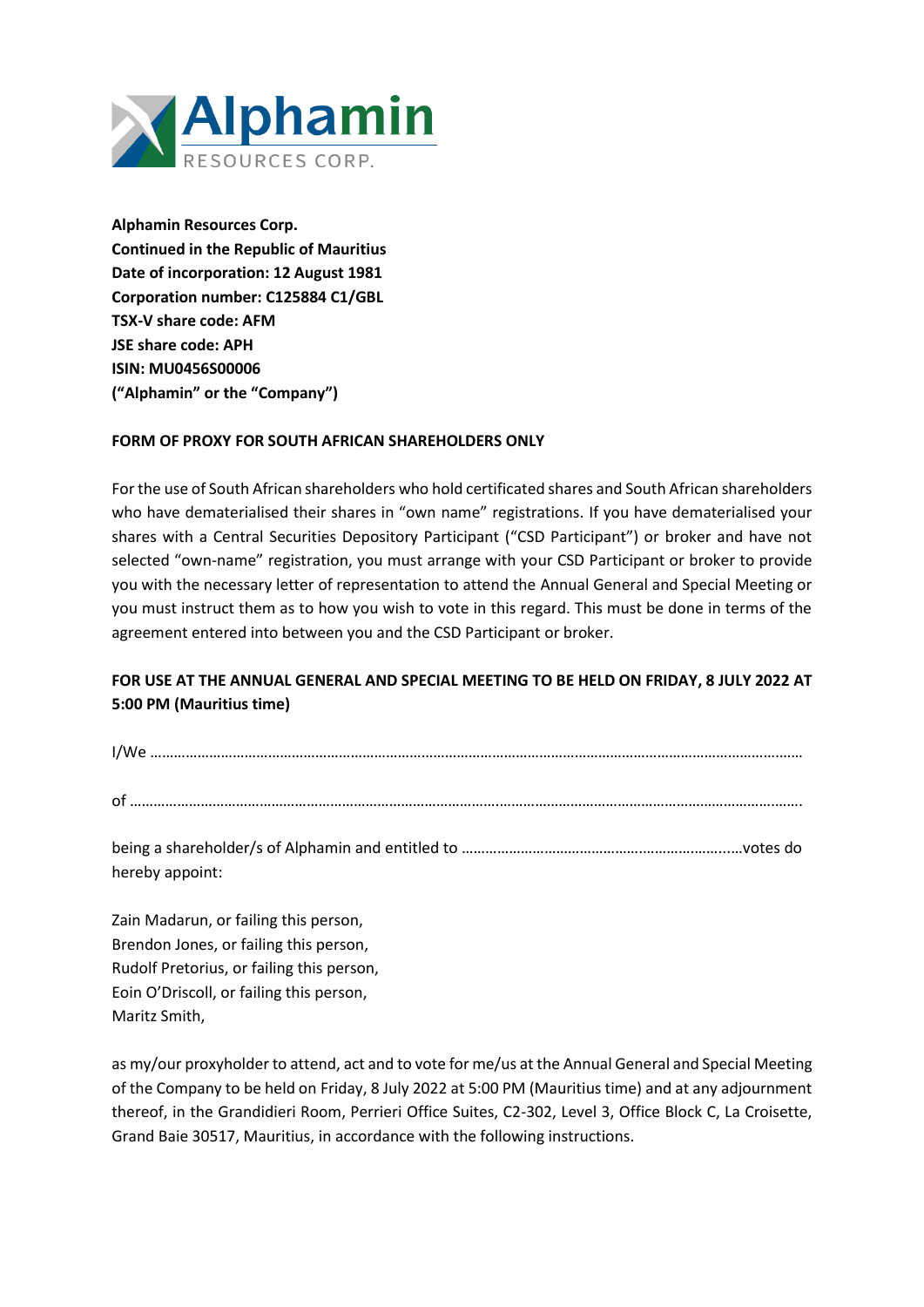|    |                                                                                                                                                                                                                                                                                                                                                                                                                                             | For | <b>Against</b> | <b>Abstain</b> |  |  |
|----|---------------------------------------------------------------------------------------------------------------------------------------------------------------------------------------------------------------------------------------------------------------------------------------------------------------------------------------------------------------------------------------------------------------------------------------------|-----|----------------|----------------|--|--|
| 1. | <b>Ordinary Resolution: Election of Directors</b>                                                                                                                                                                                                                                                                                                                                                                                           |     |                |                |  |  |
|    | 1.1.<br><b>Brendon Jones</b>                                                                                                                                                                                                                                                                                                                                                                                                                |     |                |                |  |  |
|    | 1.2.<br><b>Rudolf Pretorius</b>                                                                                                                                                                                                                                                                                                                                                                                                             |     |                |                |  |  |
|    | 1.3.<br><b>Charles Needham</b>                                                                                                                                                                                                                                                                                                                                                                                                              |     |                |                |  |  |
|    | Eoin O'Driscoll<br>1.4.                                                                                                                                                                                                                                                                                                                                                                                                                     |     |                |                |  |  |
|    | 1.5.<br>Paul Baloyi                                                                                                                                                                                                                                                                                                                                                                                                                         |     |                |                |  |  |
|    | 1.6.<br>Maritz Smith                                                                                                                                                                                                                                                                                                                                                                                                                        |     |                |                |  |  |
|    | 1.7.<br>Zain Madarun                                                                                                                                                                                                                                                                                                                                                                                                                        |     |                |                |  |  |
|    | 1.8.<br>Sean Naylor                                                                                                                                                                                                                                                                                                                                                                                                                         |     |                |                |  |  |
|    | 1.9.<br>Brendan Lynch                                                                                                                                                                                                                                                                                                                                                                                                                       |     |                |                |  |  |
| 2. | Ordinary<br>Resolution:<br>Appointment<br>of<br><b>Auditors</b><br>Appointment of PricewaterhouseCoopers<br>Inc. as Auditors of the Company for the<br>ensuing year and authorizing the Directors to<br>fix their remuneration                                                                                                                                                                                                              |     |                |                |  |  |
| 3. | Special<br>Amendment<br>of<br>Resolution:<br>Constitution<br>Authorizing<br>amendment<br>the<br>to<br>an<br>Constitution of the Company to create a new<br>class of shares designated as "SAR Equivalent<br>Shares", as more fully described in the<br>management information circular                                                                                                                                                      |     |                |                |  |  |
|    | 4. Ordinary Resolution: Adoption of Omnibus<br><b>Incentive Plan</b><br>Approving the adoption of a new omnibus<br>incentive plan for the Company, as more fully<br>described in the management information<br>circular                                                                                                                                                                                                                     |     |                |                |  |  |
| 5. | Ordinary Resolution: Approval of Stock<br><b>Option Exchange Offer</b><br>Subject to approval of the Amendment of<br>Constitution special resolution, to approve<br>an ordinary resolution of disinterested<br>shareholders approving the exchange of<br>outstanding stock options for SAR Equivalent<br>Shares by those optionholders eligible and<br>electing to do so, as more fully described in<br>the management information circular |     |                |                |  |  |
|    |                                                                                                                                                                                                                                                                                                                                                                                                                                             |     |                |                |  |  |
|    |                                                                                                                                                                                                                                                                                                                                                                                                                                             |     |                |                |  |  |

Assisted by me ………………………………………………………….………………..……………………. (where applicable)